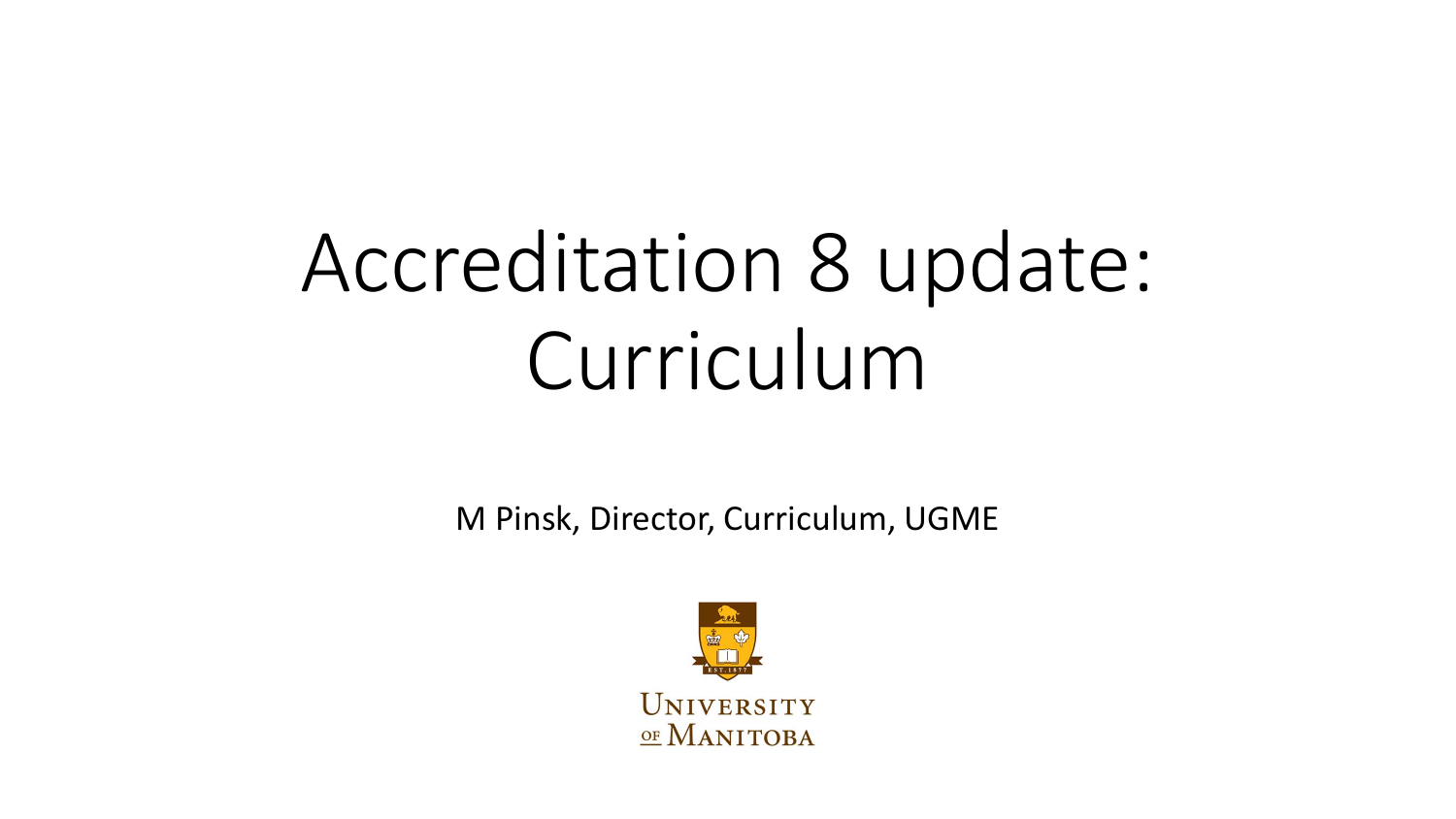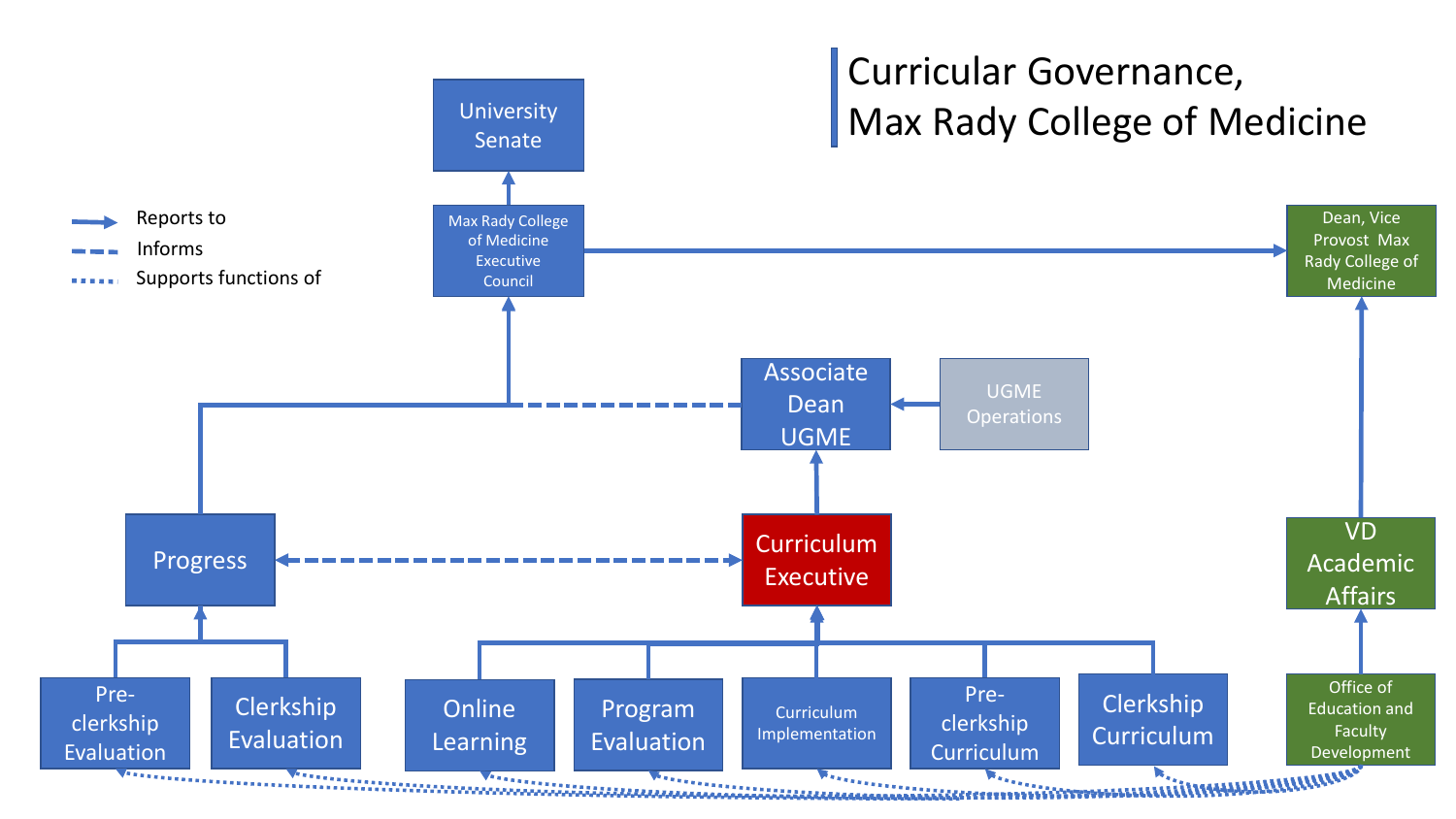# How changes to curriculum occur and by whom

Example 1: Changes to pre-clerkship Clinical Reasoning course

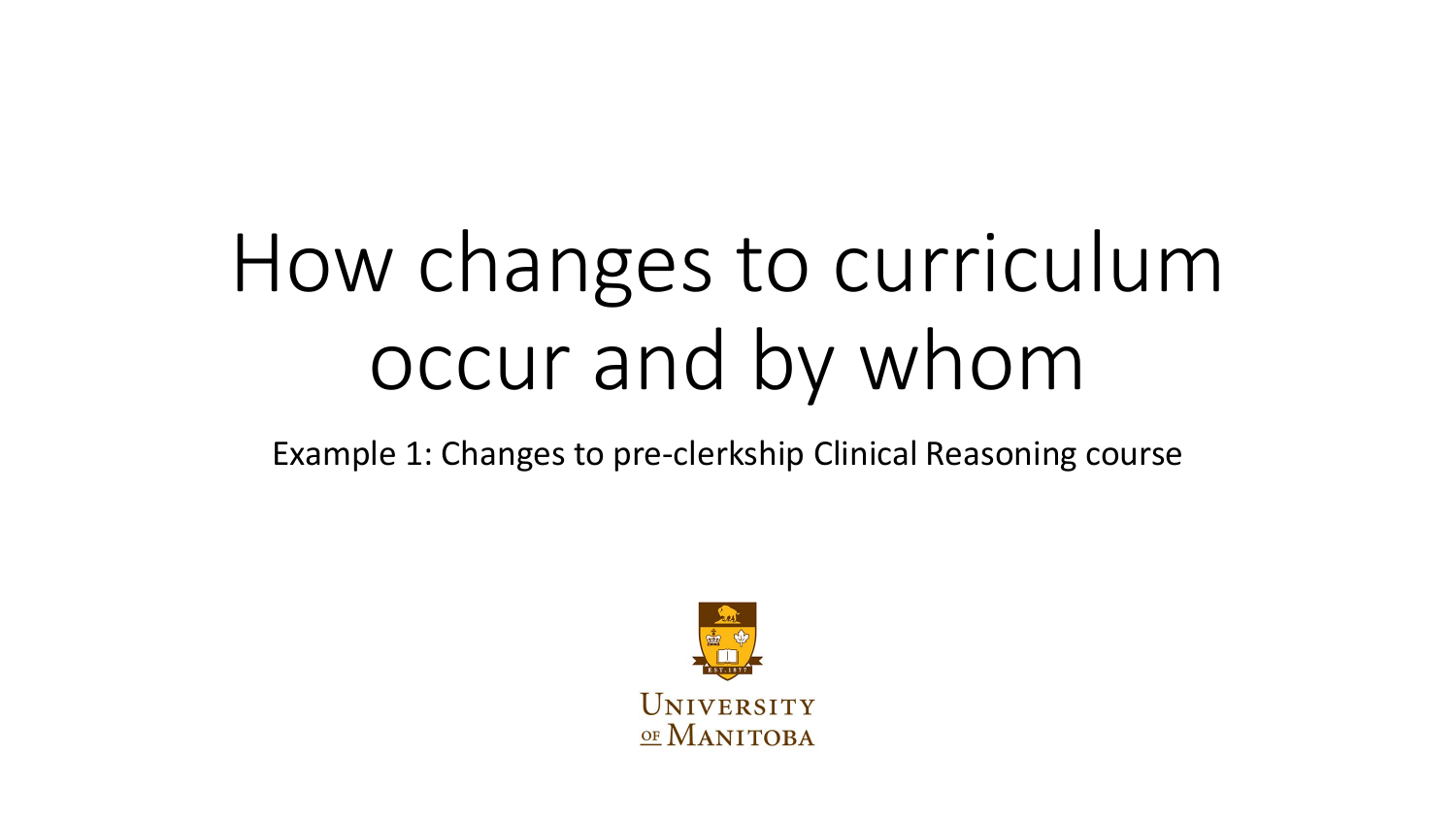#### Course Leader

Clinical Reasoning Course Leader requests changes in response to an Annual Course Review or an Indepth (4-year) course review

Changes are registered on the course review form, and may include:

- New curricular content
- Removal of curricular content
	- **Change in teaching** methodology
- Revision of objectives (course or session level)

### Pre-clerkship Curriculum Committee

Course change request reviewed by Preclerkship Chair and Director of Curriculum. If proposal accepted, changes may be made with consultation of the Course Leader

Curriculum Executive **Committee** 

Course changes presented at Curriculum Executive for approval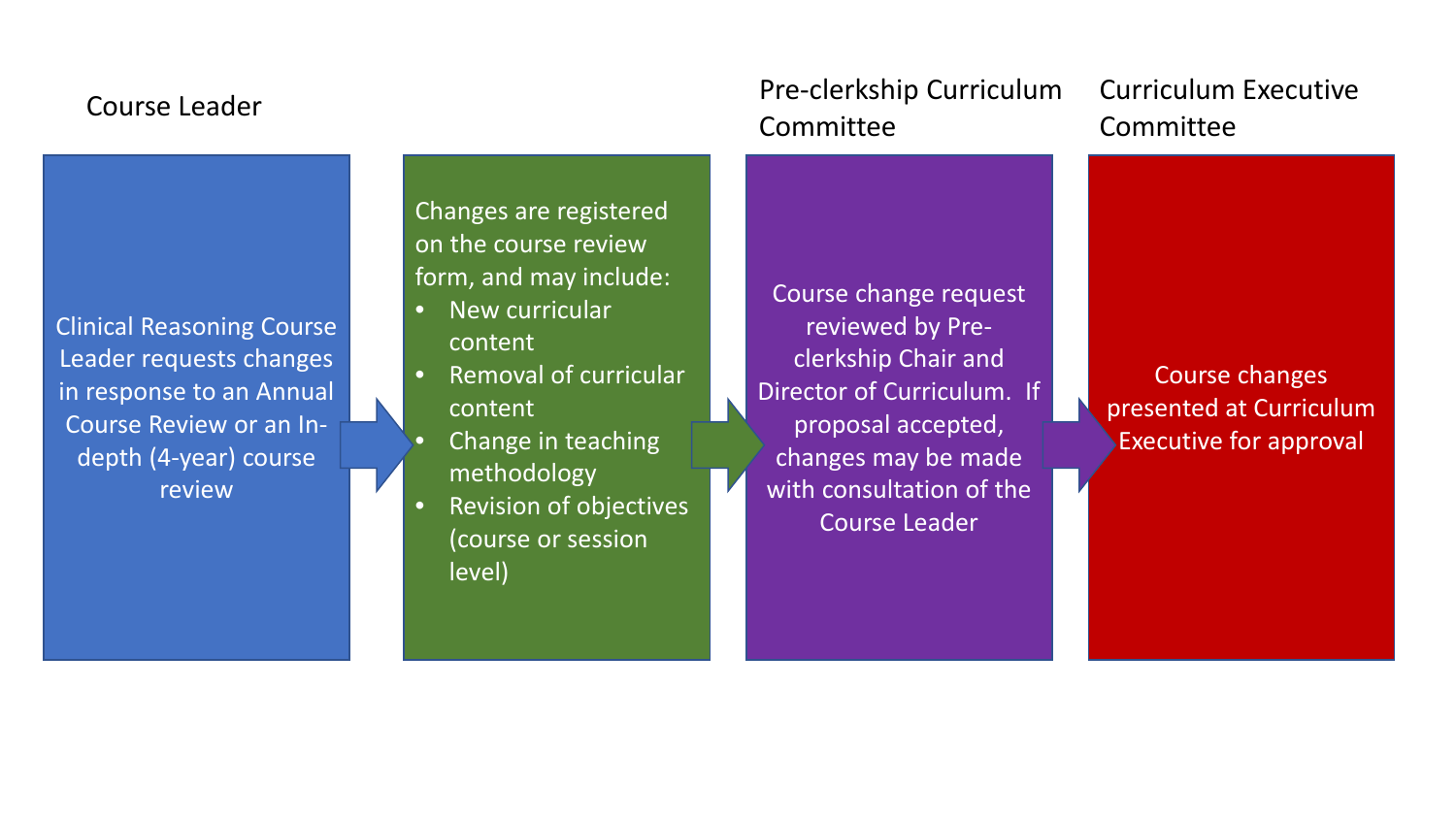### Curriculum Executive Committee

- Course change requests are reviewed.
- Rejected proposals go back to the Course leader for review
	- Meritorious course changes require revision and resubmission
	- Course changes that introduce new curriculum or delete curriculum that is out of keeping with mission are rejected
- Approved proposals go to the Course leader for implementation, and to the Curriculum Implementation Committee

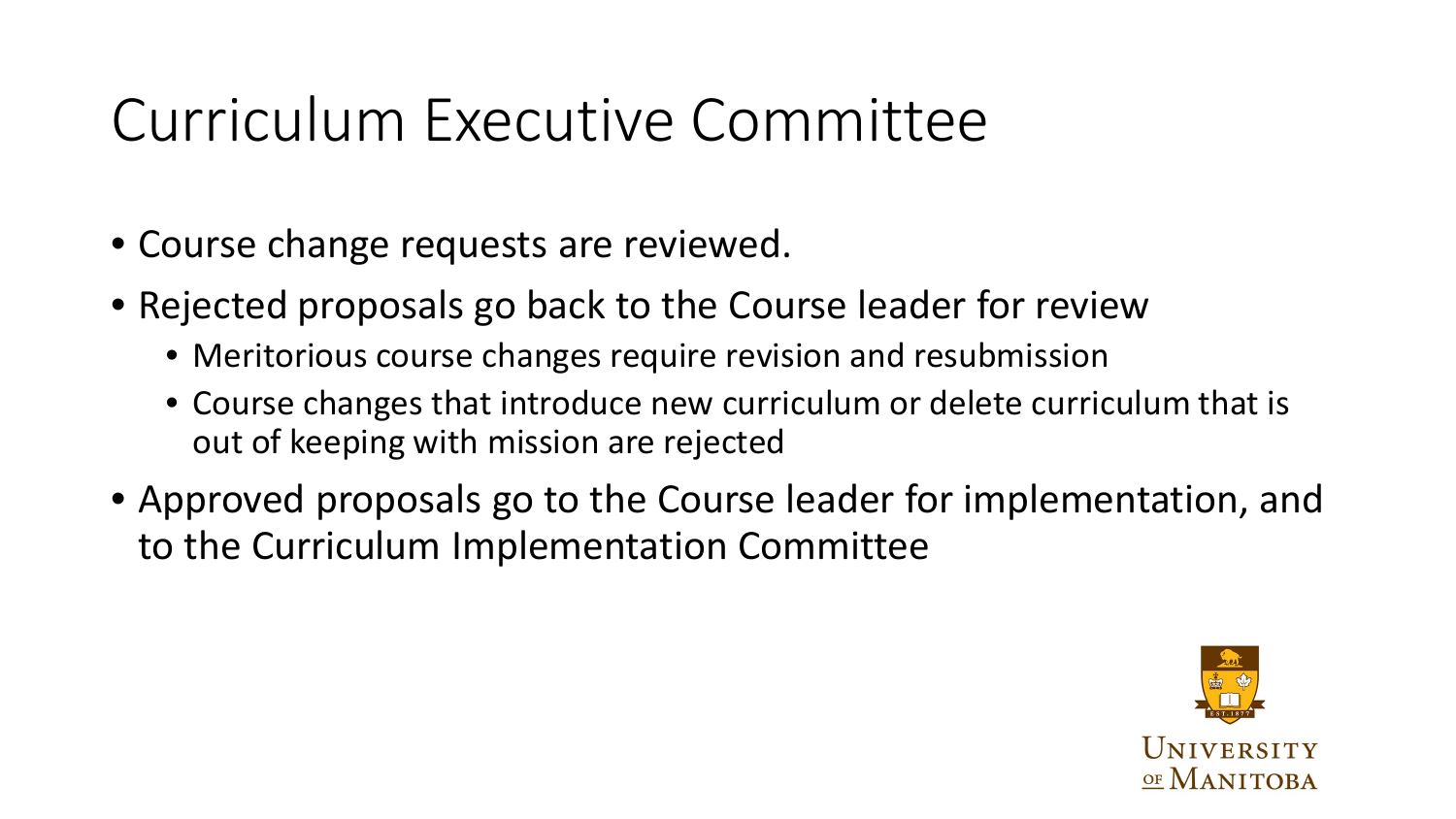### Role of the Curriculum Implementation Committee (CIC) and Director, Curriculum

- CIC is a monitoring function of the Curriculum Executive
- Proposals that come to the Director are checked against the curriculum map to assess impact
	- Horizontal (How curriculum is affected within a year)
	- Vertical (How curriculum is affected across years)
	- Scaffolding (How curriculum increases in sophistication with advanced training)
- Approved proposals are parked at CIC for monitoring until the proposal is fully implemented

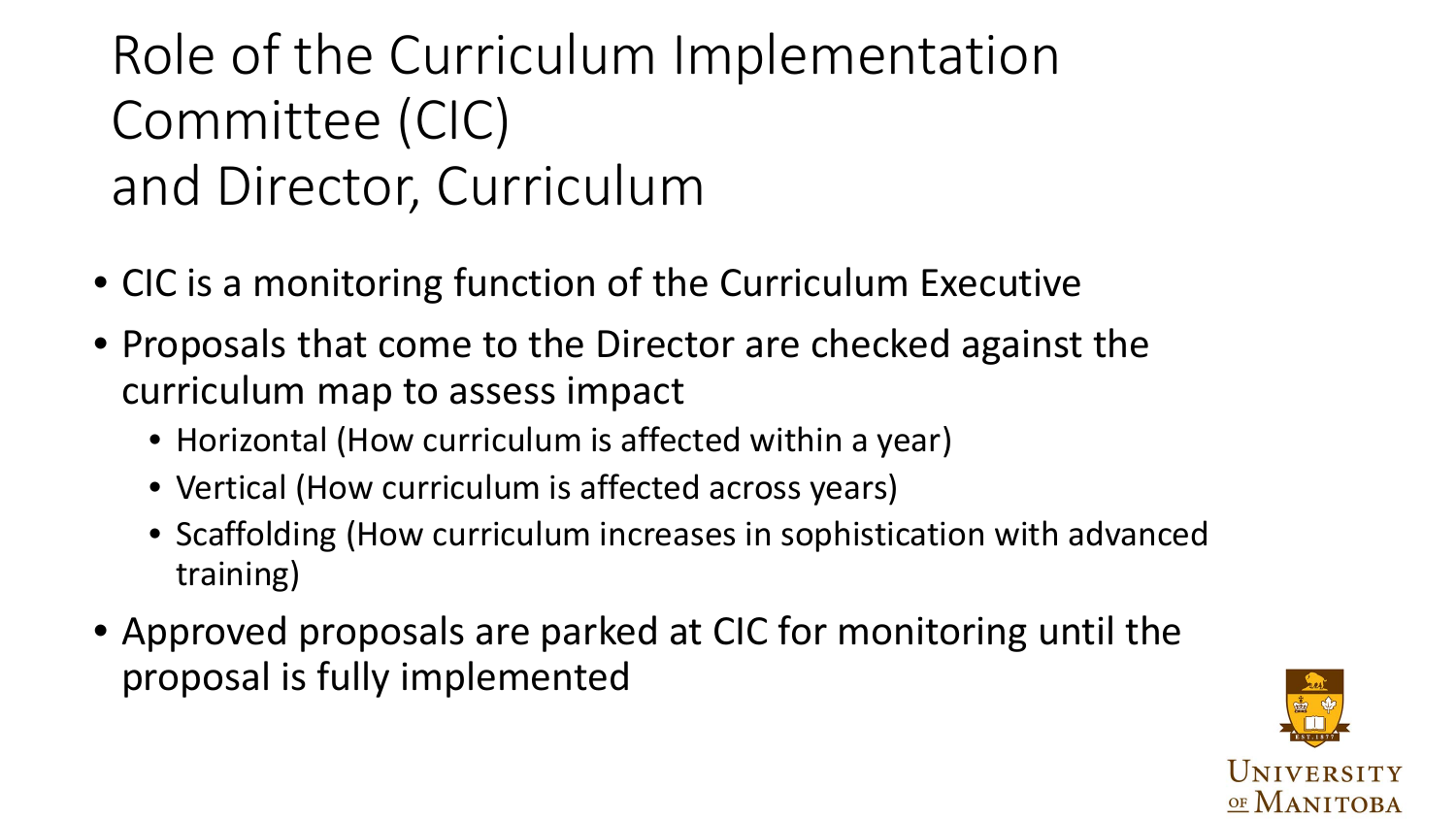| Curriculum Implementation Committee                                                                                                                                                                                                                                                                                                                                                                                                                                                                                                       |                  |                                                                    |                |                     |                | <b>Legend:</b>  |                             |          |  |            |  |  |
|-------------------------------------------------------------------------------------------------------------------------------------------------------------------------------------------------------------------------------------------------------------------------------------------------------------------------------------------------------------------------------------------------------------------------------------------------------------------------------------------------------------------------------------------|------------------|--------------------------------------------------------------------|----------------|---------------------|----------------|-----------------|-----------------------------|----------|--|------------|--|--|
| MaxRady College of Medicine                                                                                                                                                                                                                                                                                                                                                                                                                                                                                                               |                  |                                                                    |                |                     |                | <b>On Track</b> | <b>Low Risk</b>             | Med Kisk |  | Unassigned |  |  |
| Dr. Maury Resk                                                                                                                                                                                                                                                                                                                                                                                                                                                                                                                            |                  | Project Bart Date<br><b>JUIS 0640</b>                              |                |                     |                |                 |                             |          |  |            |  |  |
|                                                                                                                                                                                                                                                                                                                                                                                                                                                                                                                                           |                  | licentling training and<br>3.78                                    |                |                     | October        |                 |                             |          |  | November   |  |  |
| Afternoon Concretions                                                                                                                                                                                                                                                                                                                                                                                                                                                                                                                     | <b>CANGIN'S</b>  | <b>Aug group Re</b>                                                | <b>Purgess</b> | <b>State</b>        | <b>MALD RD</b> |                 | A 4 8 9 8 9 1 9 1 9 1 8 1 8 |          |  |            |  |  |
| Preclerkship Objective Change requests                                                                                                                                                                                                                                                                                                                                                                                                                                                                                                    |                  |                                                                    |                |                     |                |                 |                             |          |  |            |  |  |
| CM3 - Christmand spoken, in CounterLeature Objections                                                                                                                                                                                                                                                                                                                                                                                                                                                                                     | On <b>Task</b>   | Br-lawes-leharter & Br<br><b>Networts Laket</b>                    |                | JINE 40 03          | 1.73           |                 |                             |          |  |            |  |  |
| 052 / strangestormakels assalaryablestives. Changestoriese associat. Flexibilities<br>Gabaina'i, NGCO, NGJIRI, NGINT, NGCO, NGCO<br>MEZ Clemat Shills, CO2001; RimersHX, CO211; RimersV9, and CO2018men, ME.<br><b>Manufonnudowan</b>                                                                                                                                                                                                                                                                                                     | Dr. Wash         | Dr. Sean Lisbasi                                                   |                | JIIIB (39.3 6       | 411            |                 |                             |          |  |            |  |  |
|                                                                                                                                                                                                                                                                                                                                                                                                                                                                                                                                           | fin <b>Fad</b>   | The Shareholdshire                                                 |                | JULIE DINJE         |                |                 |                             |          |  |            |  |  |
| FTLA2: Qubit /Fbrs.connecturesting and A. IA420 (Forgot, mitaddition, if<br>signalitiva Luttin Student Affairs ministerbutga anatikudura                                                                                                                                                                                                                                                                                                                                                                                                  | On Your          | Br. Avisali oktovnj                                                |                | J018-00-17          | 38TF           |                 |                             |          |  |            |  |  |
| U.U. updates go coveral Courses Objectives and mutters Senator Lagreing Objectives                                                                                                                                                                                                                                                                                                                                                                                                                                                        | <b>Mod Blue</b>  | III: Gylevidinadian                                                |                | <b>JITER-DR-J-F</b> | 3415           |                 |                             |          |  |            |  |  |
| CIEL and CIEL stategar, in CLOs.                                                                                                                                                                                                                                                                                                                                                                                                                                                                                                          | Dry Wash         | All i'v. Assource Gual Kin's pright Elvi-<br>Jarwer Gdyn-Resureran | <b>JINTA</b>   | <b>JUIN 05-JU</b>   | 19             |                 |                             |          |  |            |  |  |
| UNCE- Chroam (crhulte), mediated by a CNC207, CNC210, ONC213,<br>03/2216                                                                                                                                                                                                                                                                                                                                                                                                                                                                  | fan Tradi.       | it, yes on first                                                   | <b>MAIN</b>    | TI18 04:41          | 331            |                 |                             |          |  |            |  |  |
| PH. IS 003 Critual Aucoload LOanthon, activity                                                                                                                                                                                                                                                                                                                                                                                                                                                                                            | <b>On Yack</b>   | O'el midd of                                                       |                | WWW. TOTH LLOT.     |                |                 |                             |          |  |            |  |  |
| Task &                                                                                                                                                                                                                                                                                                                                                                                                                                                                                                                                    | Wed Rok          |                                                                    |                | 3018 3111           |                |                 |                             |          |  |            |  |  |
| Proclerkship Curricular Changes                                                                                                                                                                                                                                                                                                                                                                                                                                                                                                           |                  |                                                                    |                |                     |                |                 |                             |          |  |            |  |  |
| P.H. Service Learning, Programit In crysile, and and along course in the column and<br>ramadakes Properted at PCC.                                                                                                                                                                                                                                                                                                                                                                                                                        | tio Fash.        | Dr. Jack Whattons                                                  |                | 3018-09 10          | 333.           |                 |                             |          |  |            |  |  |
| Glacia, Chegiciale al servoro Introductorrio Grossings In Trivelplus at Grossings'<br>CM 3 . Addition of 6 most announces, by the Corporation et Andrés, Well John E. Came (5.001).<br>VINE CHAI Care (3GS), Irmerial Neil Bid Forger Frequit/OL Flashving, Bid Forger Frep.<br>(AS), Gorshe traume to Medicine (Str.WGS), and Book, GMOWGS).<br>RS2-Jatoridausetel.gobies.algr.com/ort/trenausklar.communityCE.andCS.<br>GEREBER, GERBERLEGO ORD "BEBELTOCH AUFRIER, EIL dag ift Alten gestilten, and Archabism. Be-<br>product follows. | <b>Civi Wayn</b> | Dr. Vary one Tolvi-                                                |                | 3018-04-10          | 1486.          |                 |                             |          |  |            |  |  |
|                                                                                                                                                                                                                                                                                                                                                                                                                                                                                                                                           | <b>COLTAGE</b>   | ID 10000 \$200 to 8.0+<br><b>Blahamih Garad</b>                    |                | <b>ZO16-DROS</b>    | 3681           |                 |                             |          |  |            |  |  |
|                                                                                                                                                                                                                                                                                                                                                                                                                                                                                                                                           | <b>On Yach</b>   | GY-24/A36 DL/Nr                                                    |                | 3018-0910           | 3411           |                 |                             |          |  |            |  |  |
| 1072 - Gortont device of Fung without consected bitted with 7 Introducement for<br><b>Dr.F. Add</b>                                                                                                                                                                                                                                                                                                                                                                                                                                       | <b>OO Rook</b>   | Ur GeogalTend                                                      |                | 3018-09 LG          | 3,040          |                 |                             |          |  |            |  |  |
| tati 2. (Section Conduct). Epinopoz i Anchina Insura (madrim ite. Inn middiscust a Contrabil<br><b><i><u> Mourcalcular Antiburni.</u></i></b>                                                                                                                                                                                                                                                                                                                                                                                             | On Base          | Dr. Searchistead                                                   | <b>JIEPA</b>   | 4000 BHH            | $-11$          |                 |                             |          |  |            |  |  |
| USA: Reductivization: accounts to the 42 hour block by chiese of<br>TANASANASIN'S ALUSIA                                                                                                                                                                                                                                                                                                                                                                                                                                                  | Do Tadk          | Di-Sean tribael                                                    | <b>JIETA</b>   | 31118-00-34         | $-40$          |                 |                             |          |  |            |  |  |
| MEZ Clemat Skills, strenge, Hawken of Hearts builders transit as me, a most of that militar.<br>Ukhududuka                                                                                                                                                                                                                                                                                                                                                                                                                                |                  | Dr. Shan Luibaul                                                   | <b>ALBUML</b>  |                     |                |                 |                             |          |  |            |  |  |
| Tam IL                                                                                                                                                                                                                                                                                                                                                                                                                                                                                                                                    |                  |                                                                    |                | 2018-04-11          |                |                 |                             |          |  |            |  |  |
| Chevletsius Objection (Doorem)                                                                                                                                                                                                                                                                                                                                                                                                                                                                                                            |                  |                                                                    |                |                     |                |                 |                             |          |  |            |  |  |
| Amerieviny Modicine - Change in utgachius in Oritor modulationipative quod EIP sexton B.<br>Oland will                                                                                                                                                                                                                                                                                                                                                                                                                                    | Do Tark          |                                                                    |                | 33710 (36/40)       | 1476           |                 |                             |          |  |            |  |  |
| Earth: Molskin, : Earth: Med. CLO. nod \$1.0. apdated apd accepted at CCC<br>Internal Medicine - Lovenial Med CLO and SLO applicate, CLO and SLO had more<br>strates, and account out at CCC.                                                                                                                                                                                                                                                                                                                                             | fan Tredi.       |                                                                    |                | J118 00-17          | $-13$          |                 |                             |          |  |            |  |  |
|                                                                                                                                                                                                                                                                                                                                                                                                                                                                                                                                           | On Bays          | Br. Traver Hutchineer                                              |                | J018 00 1 F         | $-1.1$         |                 |                             |          |  |            |  |  |
| Emergency Alvalia for CLO method is the catted to Carliforts mini-decipted with<br>at publicm at CCC.                                                                                                                                                                                                                                                                                                                                                                                                                                     | On Bost          | D.c. TermsniWateryknist                                            |                | JI18-00-17          | 12             |                 |                             |          |  |            |  |  |
| Pay (Firstly) - CLOpy's worked at CCC. Any applied at CCC and thidge at its in that is an attempted<br>tó Manger                                                                                                                                                                                                                                                                                                                                                                                                                          | Dry Wark         | Dr. Rajet (myW)                                                    |                | 3314364394.7        | $-12$          |                 |                             |          |  |            |  |  |
| Task L.                                                                                                                                                                                                                                                                                                                                                                                                                                                                                                                                   | Low Rok          |                                                                    |                | 3118-1111           |                |                 |                             |          |  |            |  |  |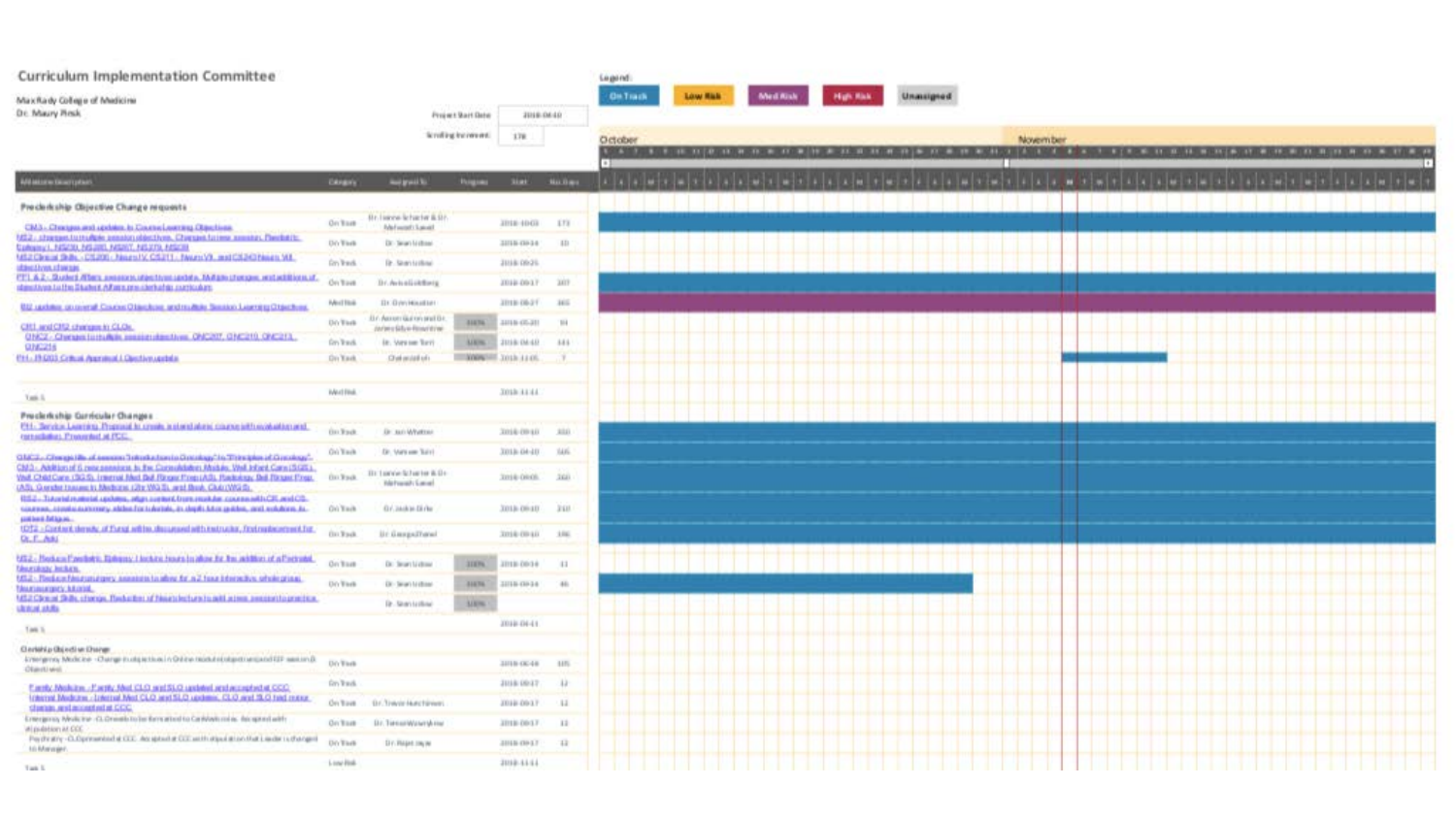## After implementation is complete

- Curriculum map updated
- Curriculum Executive Informed
- Content on Entrada is updated
- Assessment of efficacy is completed with the next annual course review

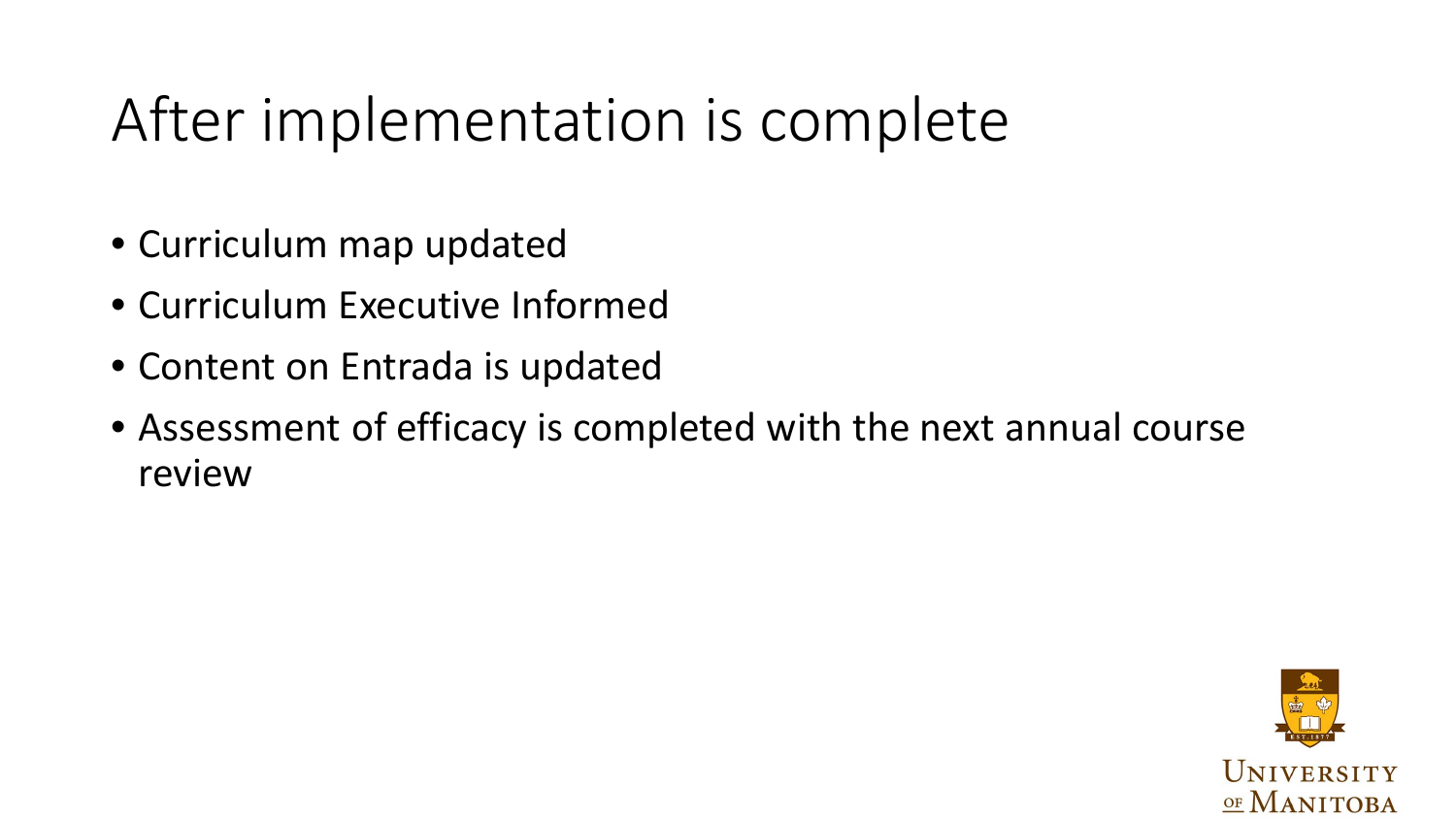# How changes to curriculum occur and by whom

Example 2: Changes to College Mission and Vision

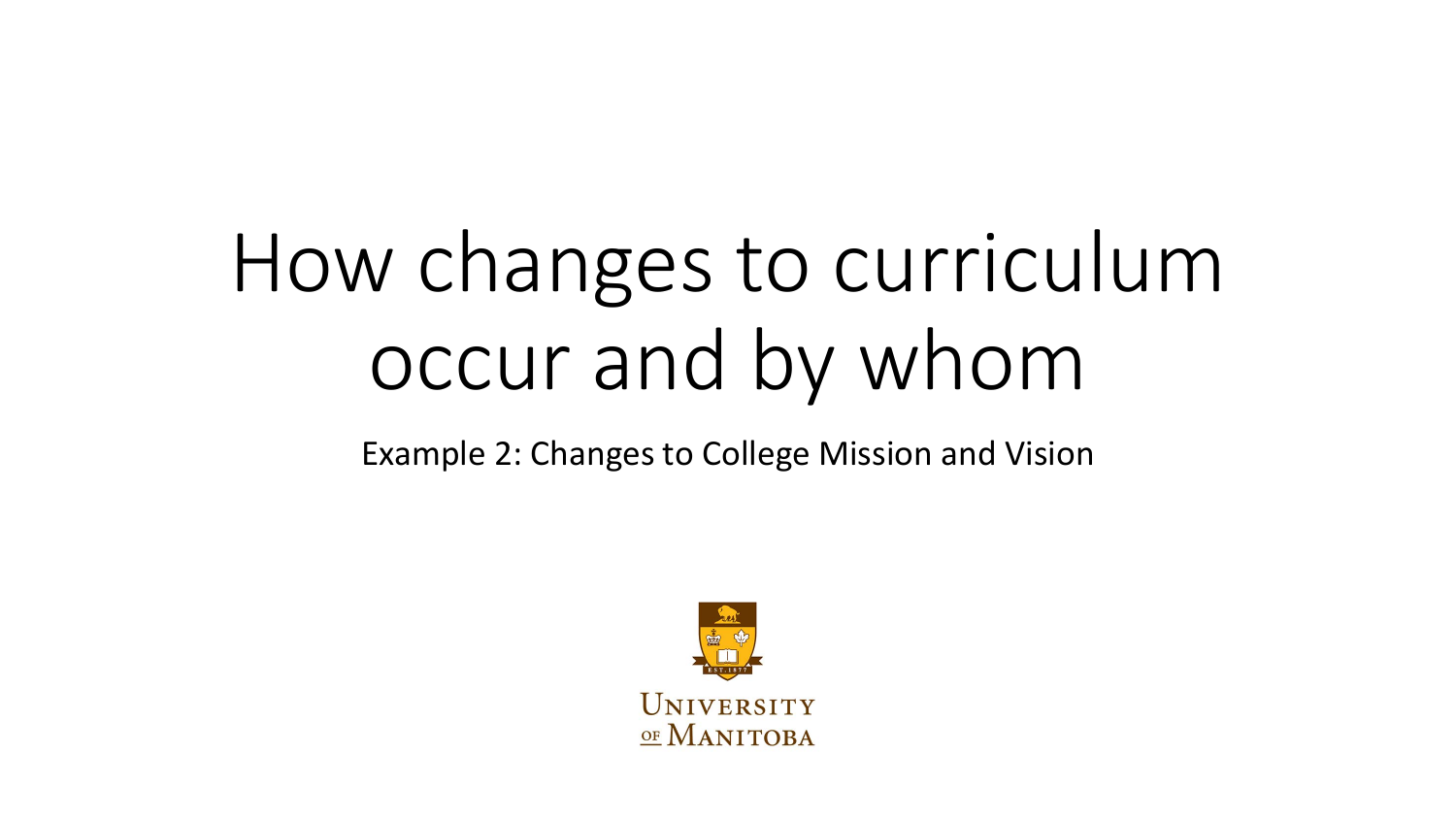#### Course and Rotations Leaders

Curriculum Executive **Committee** 

Rady College Executive Council

Course/Rotation leaders mandated to develop new curriculum and course/session level objectives

Changes to Mission reviewed. Program Level objectives revised and approved. Courses affected are identified.

Revision of Mission of the Rady College of Medicine to e.g.: Diversity focus on preventative health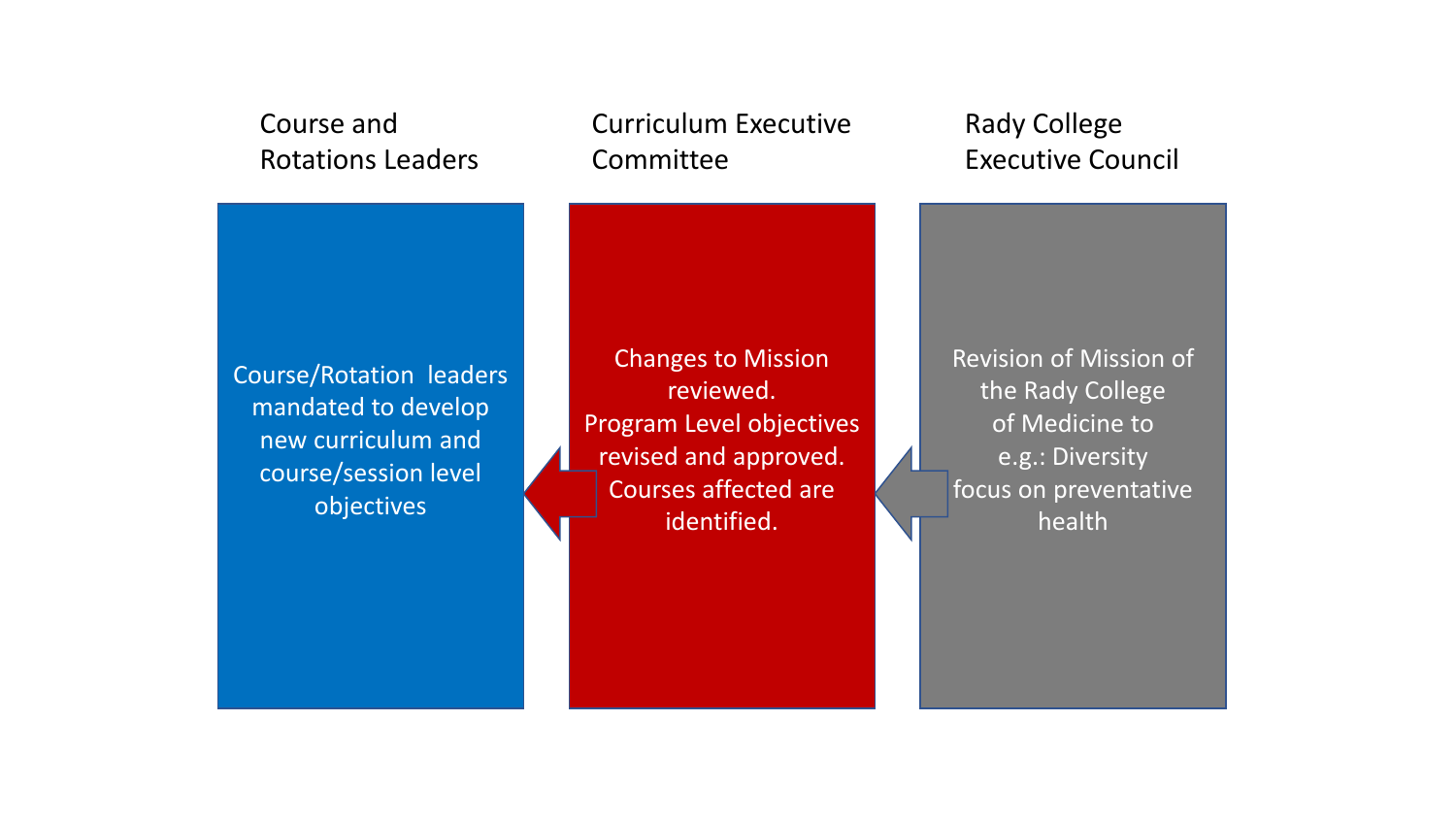#### Course Leader

Pre-clerkship and Clerkship Curriculum Committees

### Curriculum Executive Committee

Course content, teaching methods, course objectives and session objectives are reviewed at Pre-clerkship and Clerkship Curriculum **Committees** 

Changes are registered on the course review form, and may include:

- New curricular content
- Removal of curricular content
- **Change in teaching** methodology
- Revision of objectives (course or session level)

Course change request reviewed by Preclerkship/Clerkship Chair and Director of Curriculum. If proposal accepted, changes may be made with consultation of the Course Leader

Course changes presented at Curriculum Executive for approval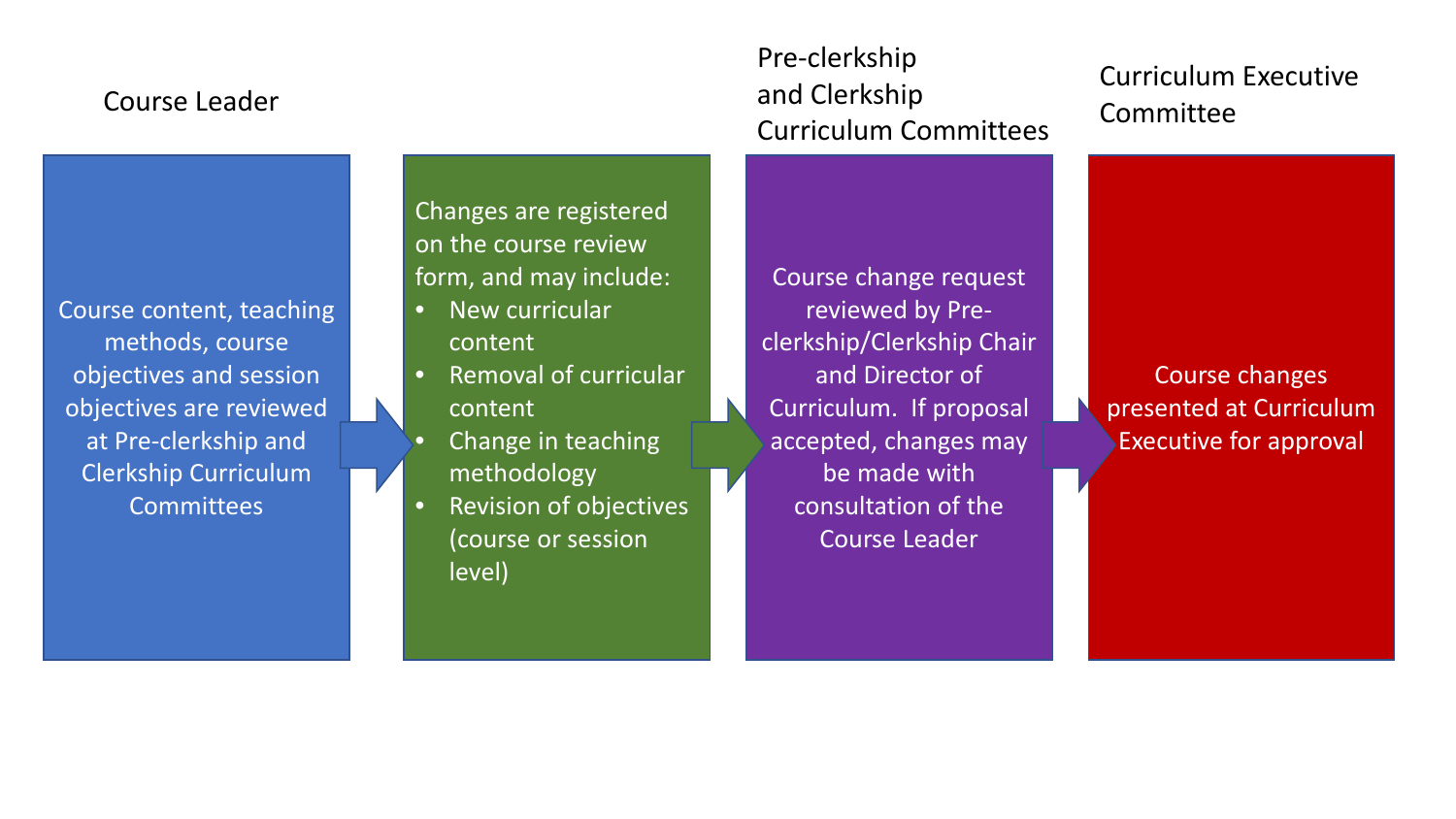### Take home messages

- Curriculum Executive Committee is the decision making authority of what is in the medical school curriculum and how it is taught.
- There is a robust system for tracking curricular changes that involves a collaboration between the Curriculum Implementation Committee and the Pre-clerkship/Clerkship Curriculum Committees.

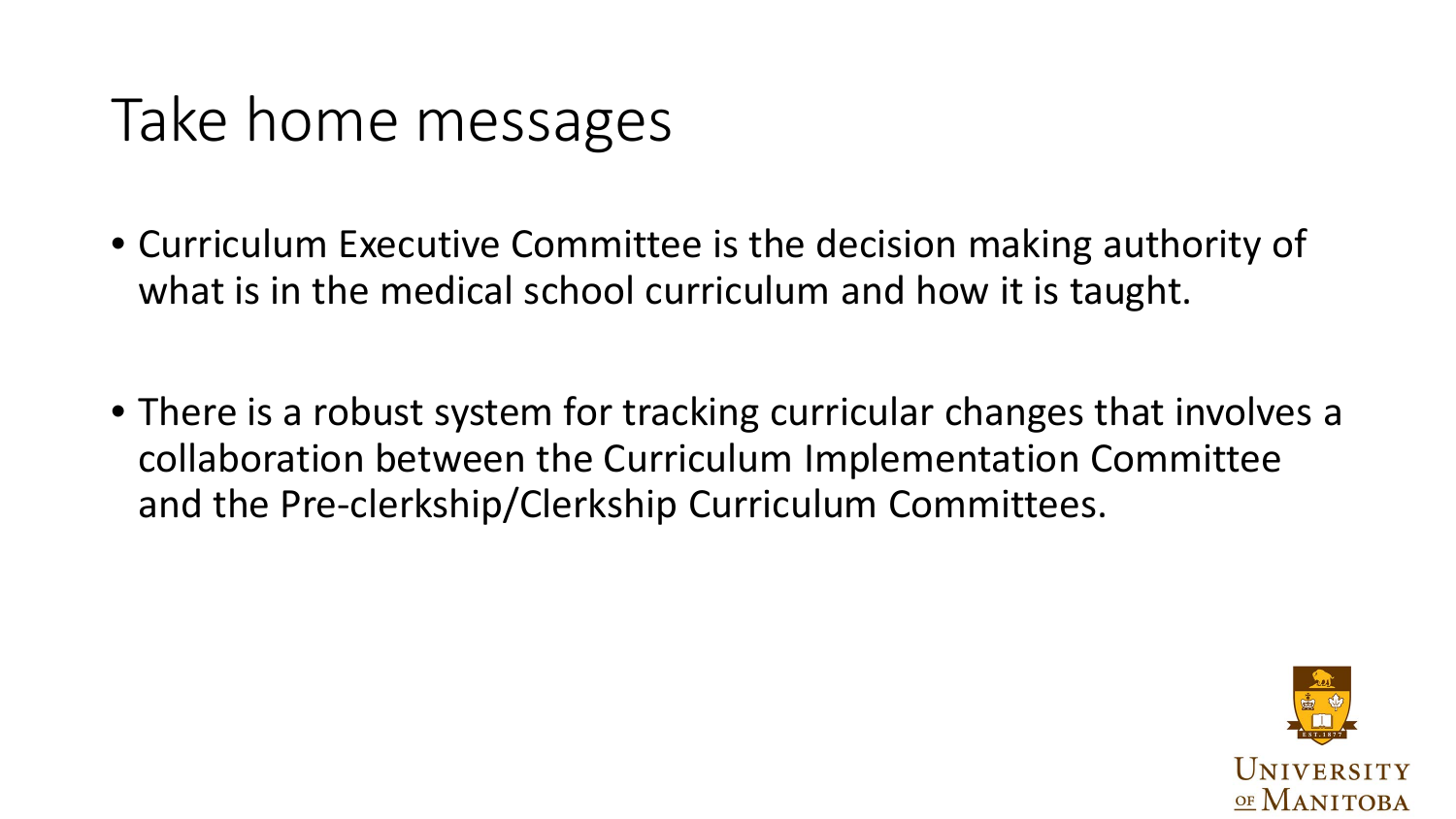- Thank you!
- Questions?
- Contact: [mpinsk@exchange.hsc.mb.ca](mailto:mpinsk@exchange.hsc.mb.ca)
- · Administrative support: [Eliya.Ichihashi@umanitoba.ca](mailto:Eliya.Ichihashi@umanitoba.ca)

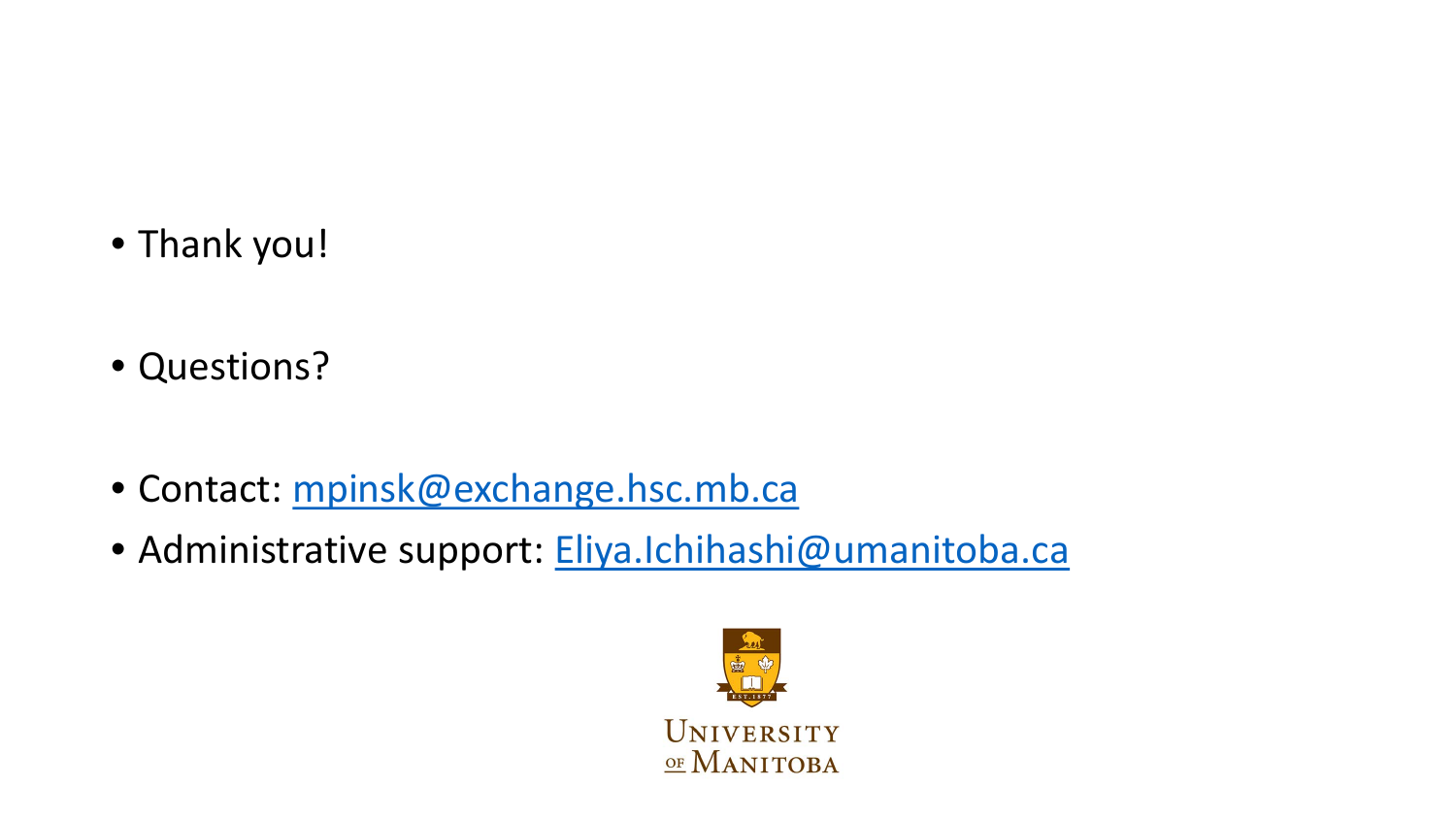## Curricular Content

Dr. Dave McCrea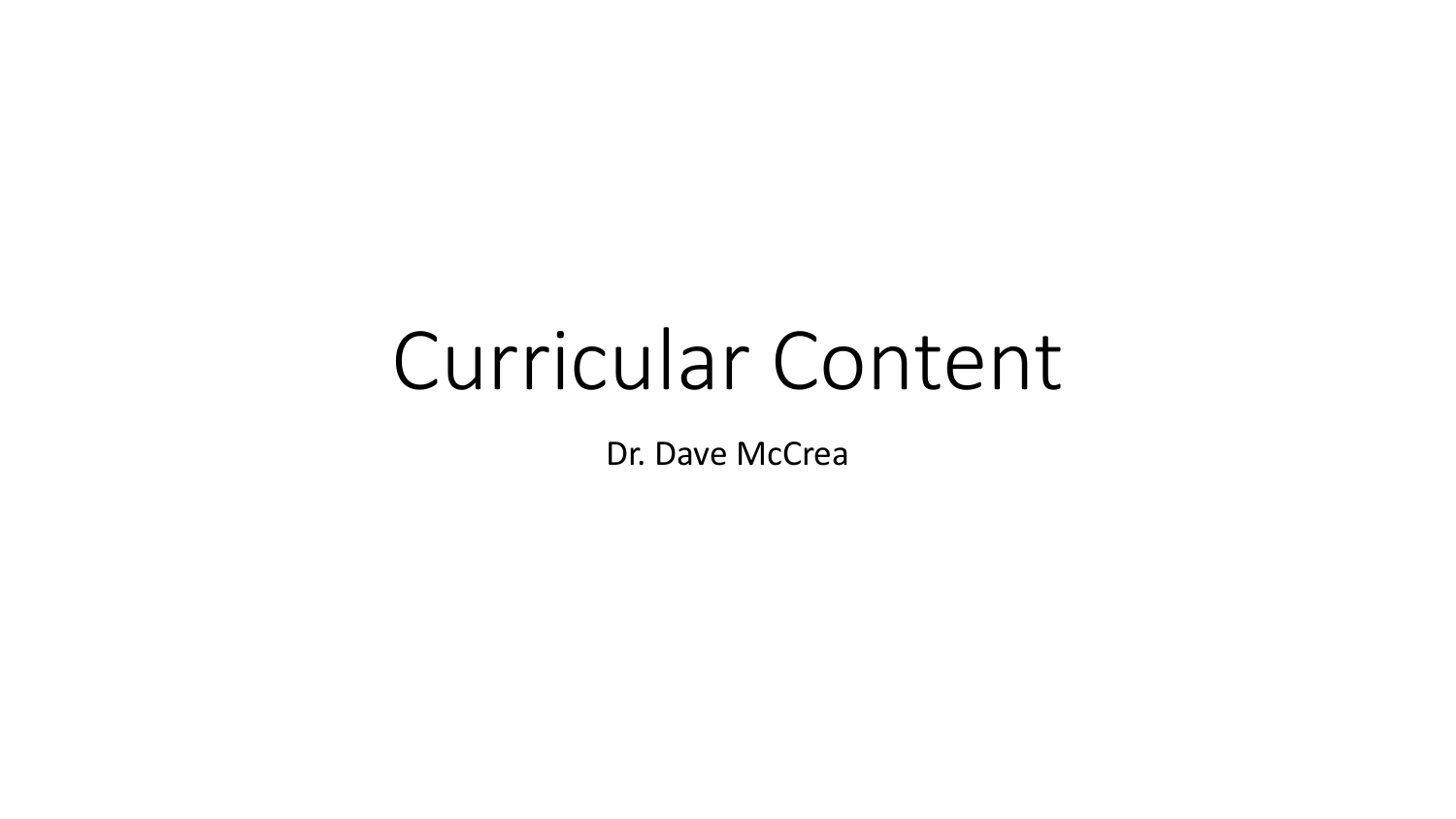